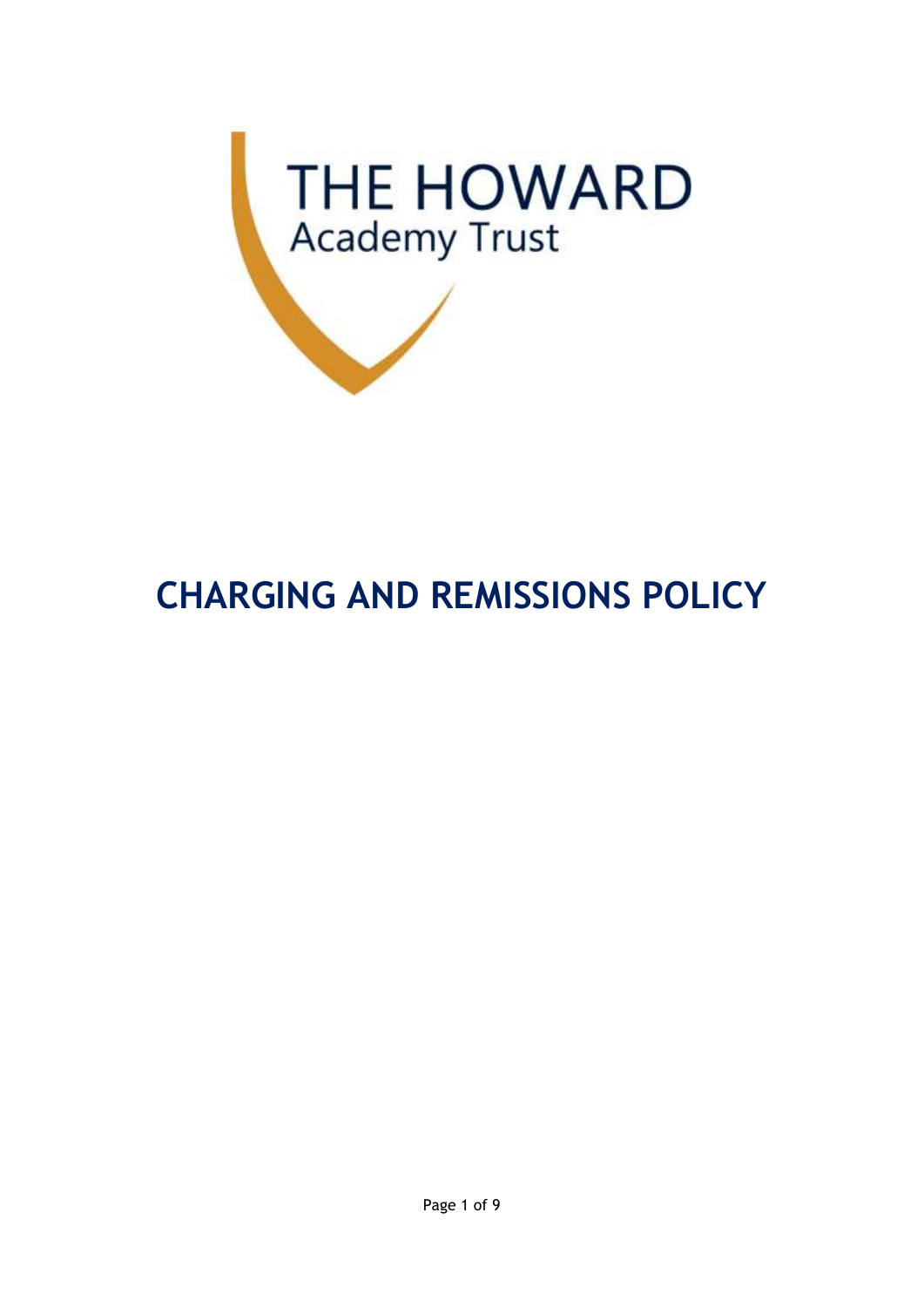# **Document Management Information**

| Applicable to:                    | All staff in all Academies and Central Support Services<br>including individuals employed by the Trust.<br>All Members and Trustees.             |
|-----------------------------------|--------------------------------------------------------------------------------------------------------------------------------------------------|
| <b>Dissemination:</b>             | The policy will be available to staff via the Trust's Policy<br>Centre and website                                                               |
| Training:                         | On request                                                                                                                                       |
| <b>Review Frequency:</b>          | The policy will be reviewed annually. The policy will be<br>reviewed earlier if needed in the light of new evidence,<br>legislation and guidance |
| <b>Policy Author:</b>             | Kyle Taylor - Director of Finance & Operations                                                                                                   |
| <b>Executive Policy</b><br>Owner: | Kyle Taylor - Director of Finance & Operations                                                                                                   |
| Approval by:                      | Level 3 - Chief Executive                                                                                                                        |
| <b>Approval Date:</b>             | September 2021                                                                                                                                   |
| <b>Next Review Date:</b>          | September 2022                                                                                                                                   |

# **Revision History**

| <b>Document Version</b> | <b>Description of Revision</b>                             | <b>Date Approved</b> |
|-------------------------|------------------------------------------------------------|----------------------|
| V1.0                    | Draft policy circulated to Chief Executive<br>for Approval | September 21         |
| V1.1                    | Policy Approved and Published                              | September 21         |
|                         |                                                            |                      |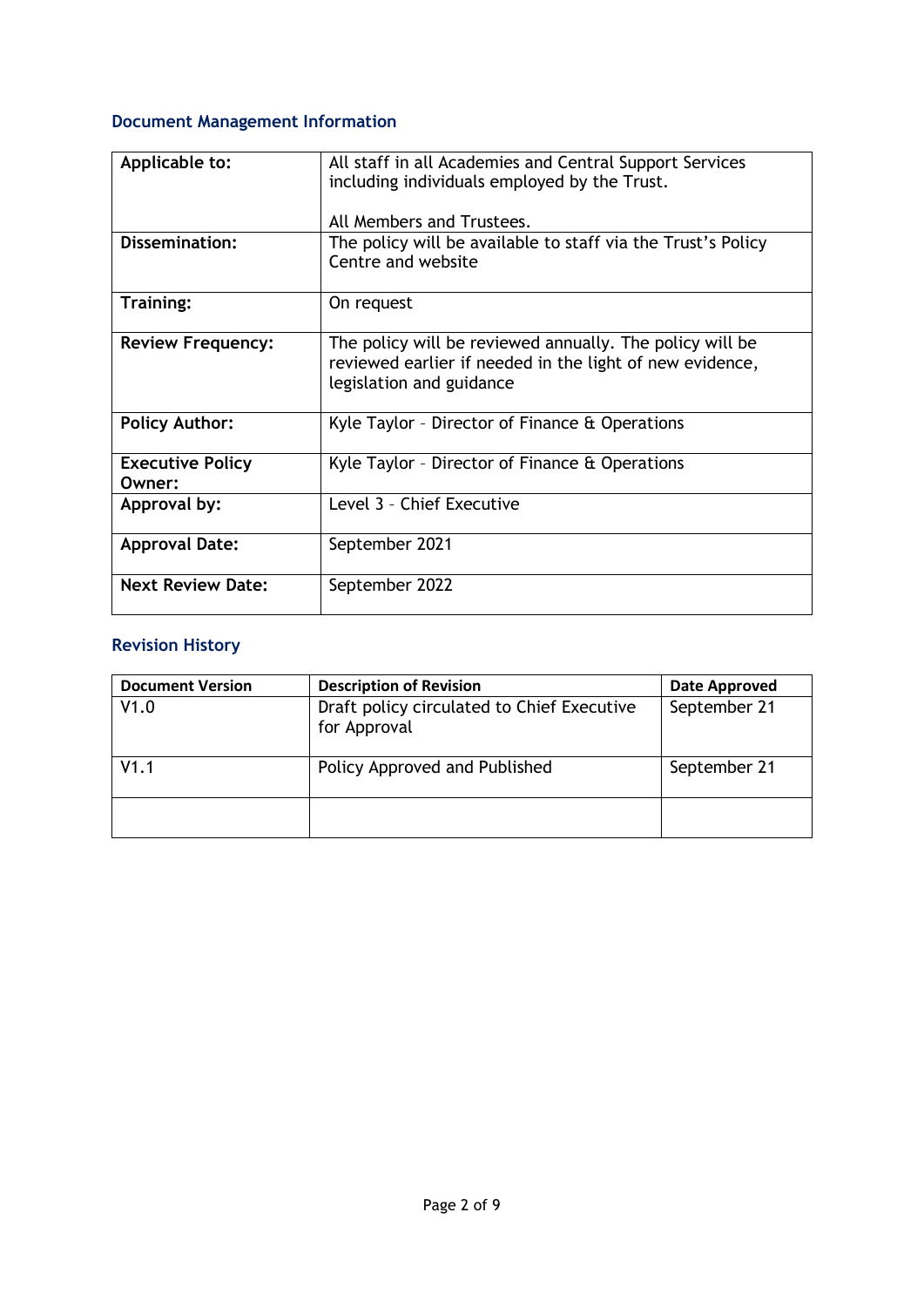# **Contents**

| 2.  |  |
|-----|--|
| 3.  |  |
| 4.  |  |
| 5.  |  |
| 6.  |  |
| 7.  |  |
| 8.  |  |
| 9.  |  |
| 10. |  |
| 11. |  |
| 12. |  |
| 13. |  |
| 14. |  |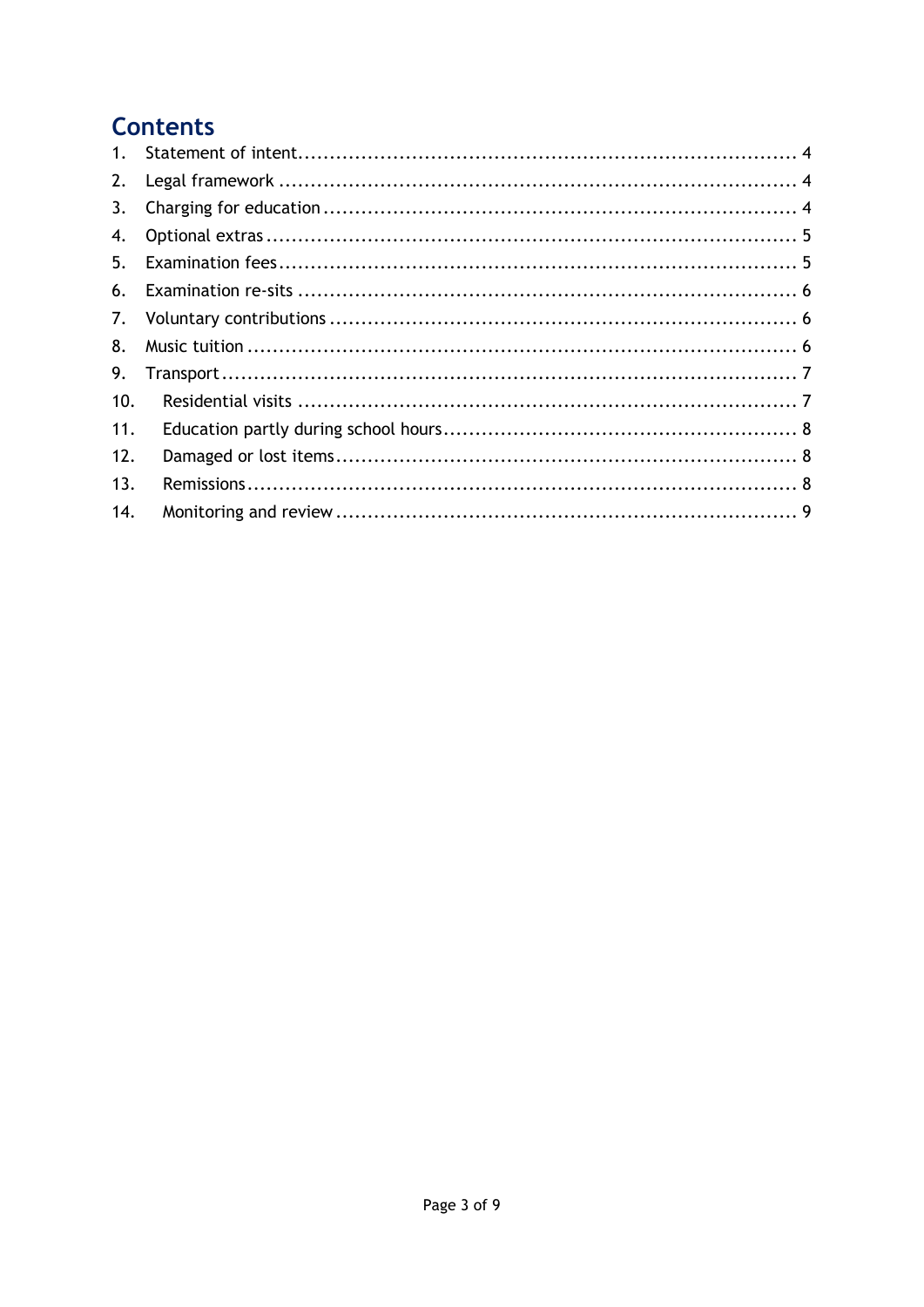# <span id="page-3-0"></span>1. **Statement of intent**

The Howard Academy Trust is committed to ensuring equal opportunities for all pupils, regardless of financial circumstances, and has established the following policy and procedures to ensure that no child is discriminated against by our offering of school trips, activities and educational extras.

In addition, we are committed to adhering to legal requirements regarding charging for school activities, and meeting all statutory guidance provided by the DfE. We promise:

- Not to charge for education provided during school hours.
- To inform parents on low incomes and in receipt of relevant benefits of the support available to them when asking for contributions.

# <span id="page-3-1"></span>2. **Legal framework**

- 1.1. This policy will have consideration for, and be compliant with, the following legislation and statutory guidance:
	- Education Act 1996
	- The Charges for Music Tuition (England) Regulations 2007
	- The Education (Prescribed Public Examinations) (England) Regulations 2010
	- DfE (2018) 'Charging for school activities'
	- DfE (2019) 'Governance handbook'
	- 'Our Funding Agreement'

#### <span id="page-3-2"></span>3. **Charging for education**

- **3.1** We will not charge parents for:
	- Admission applications.
	- Education provided during school hours.
	- Education provided outside school hours if it is part of the national curriculum, part of a syllabus for a prescribed public examination that the pupil is being prepared for by the school, or part of religious education.
	- Instrumental or vocal tuition, unless provided at the request of the pupil's parents.
	- Entry for a prescribed public examination, if the pupil has been prepared for it at the school.
	- Examination re-sits, if the pupil is being prepared for the re-sits at the school.
- **3.2** We may charge parents for the following:
	- Materials, books, instruments or equipment, where they desire their child to own them
	- [Optional extras](#page-4-0)
	- [Music and vocational tuition \(in certain circumstances\)](#page-5-2)
	- Use of community facilities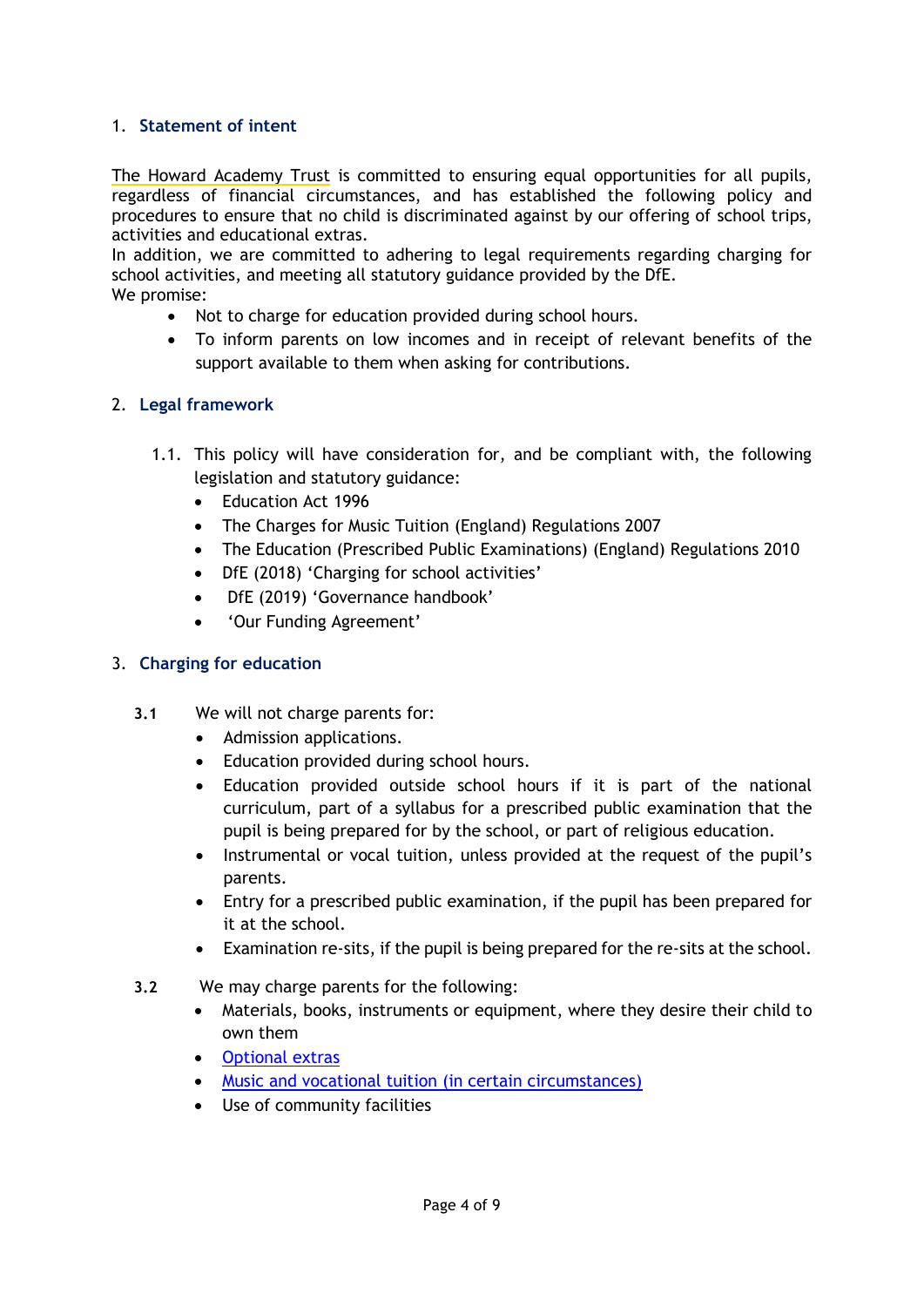# <span id="page-4-0"></span>4. **Optional extras**

- **4.1** We may charge parents for the following optional extras:
	- Education provided outside of school time that is not:
		- Part of the national curriculum.
		- Part of a syllabus for a prescribed public examination that the pupil is being prepared for at the school.
		- Religious education.
		- Examination entry fees where the pupil has not been prepared for the examinations at the school
		- Transport, other than that arranged by the LA for the pupil to be provided with education
		- Board and lodging for a pupil on a residential visit
		- Extended day services offered to pupils
- **4.2** When calculating the cost of optional extras, the school will only take into account the following:
	- Materials, books, instruments or equipment provided in relation to the optional extra
	- The cost of buildings and accommodation
	- The employment of non-teaching staff
	- The cost of teaching staff (including teaching assistants) under contracts for services purely to provide an optional extra
	- The cost, or an appropriate proportion of the costs, for teaching staff employed to provide vocal tuition or tuition in playing a musical instrument
- **4.3** The school will not charge in excess of the actual cost of providing the optional extra divided by the number of participating pupils. We will not charge a subsidy for any pupils wishing to participate but whose parents are unwilling or unable to pay the full charge. If a proportion of the activity takes place during school hours, we will not charge for the cost of alternative provision for those not participating.
- **4.4** Participation in any optional activity will be on the basis of parental choice and a willingness to meet the charges. Therefore, parental agreement is a prerequisite for the provision of an optional extra.

# <span id="page-4-1"></span>5. **Examination fees**

- **5.1** We may charge for examination fees if:
	- The examination is on the prescribed list (which includes SATs, GCSEs and A levels), but the pupil was not prepared for it at the school.
	- The examination is not on the prescribed list, but the school arranged for the pupil to take it.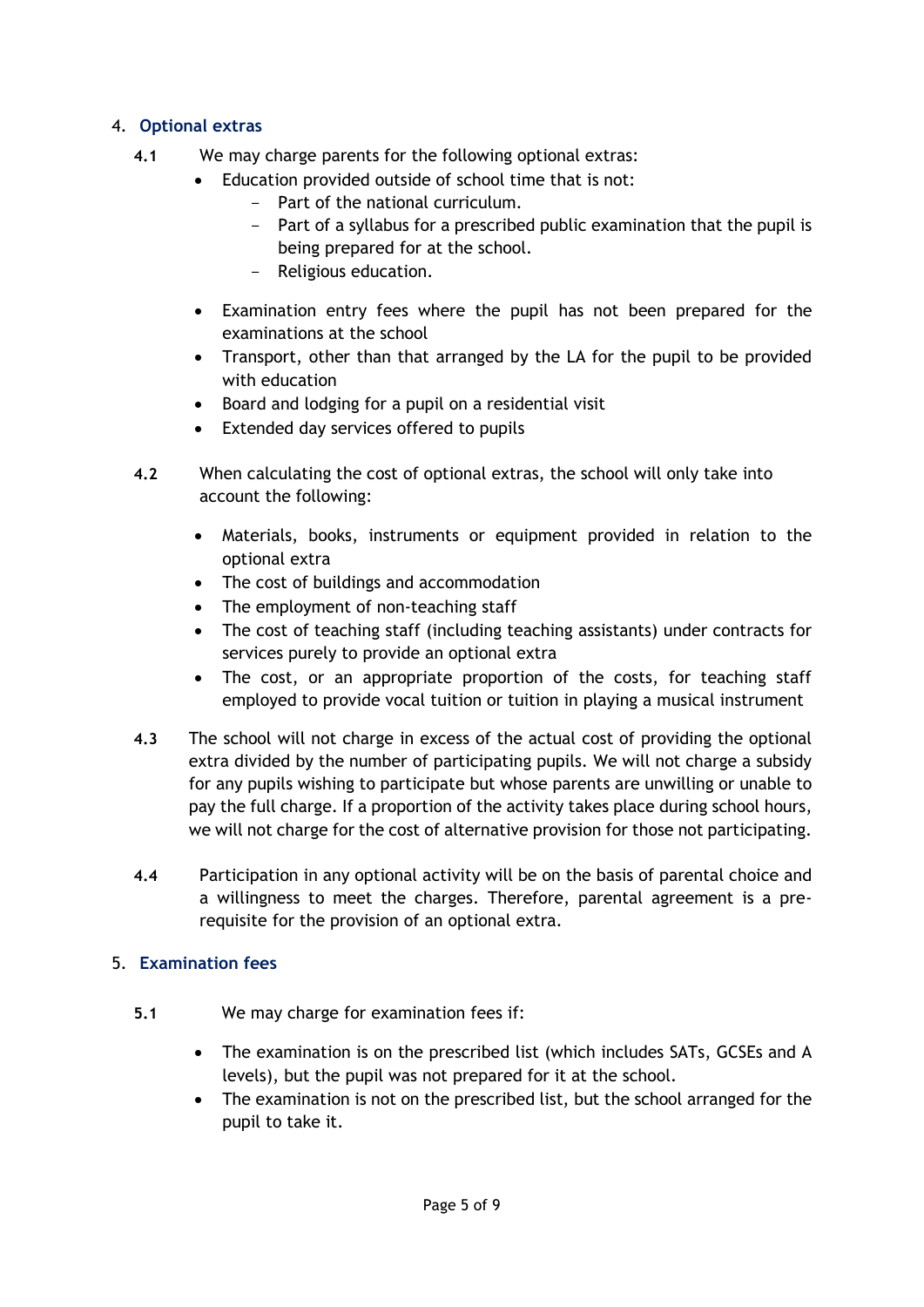• A pupil fails, without good reason, to complete the requirements of any public examination where the governing board or LA originally paid or agreed to pay the fee.

# <span id="page-5-0"></span>6. **Examination re-sits**

- **6.1** Where a pupil is entered for a second or subsequent attempt at an examination, we will pay the fee. Once pupils have left the school, re-sits must be taken at the school.
- **6.2** If a pupil or their parents consider it to be in the best interests of the pupil to request that an examination is re-marked, any fees involved must be covered by the pupil or their parents. If the awarding body changes the overall grade of the result, the school will not be charged by the awarding body and the parent/pupil will have their fees refunded.

# <span id="page-5-1"></span>7. **Voluntary contributions**

- 7.1 We may, from time-to-time, ask for voluntary contributions towards the benefit of the school or school activities. If an activity cannot be funded without voluntary contributions, we will make this clear to parents at the outset. We will also make it clear that there is no obligation for parents to make a contribution, and notify parents whether assistance is available.
- 7.2 No child will be excluded from an activity simply because their parents are unwilling or unable to pay. If a parent is unwilling or unable to pay, their child will still be given an equal opportunity to take part in the activity. If insufficient voluntary contributions are raised to fund an activity, and the school cannot fund it via another source, the activity will be cancelled.
- 7.3 We will strive to ensure that parents do not feel pressurised into making voluntary contributions.

# <span id="page-5-2"></span>8. **Music tuition**

- **8.1** Music tuition is the only exception to the rule that all education provided during school hours must be free. The Charges for Music Tuition (England) Regulations 2007 allow for charges to be made for vocal or instrumental tuition provided either individually or to groups of any size – provided that the tuition is at the request of the pupil's parents.
- **8.2** The charges will not exceed the cost of the provision, including the cost of the staff providing the tuition.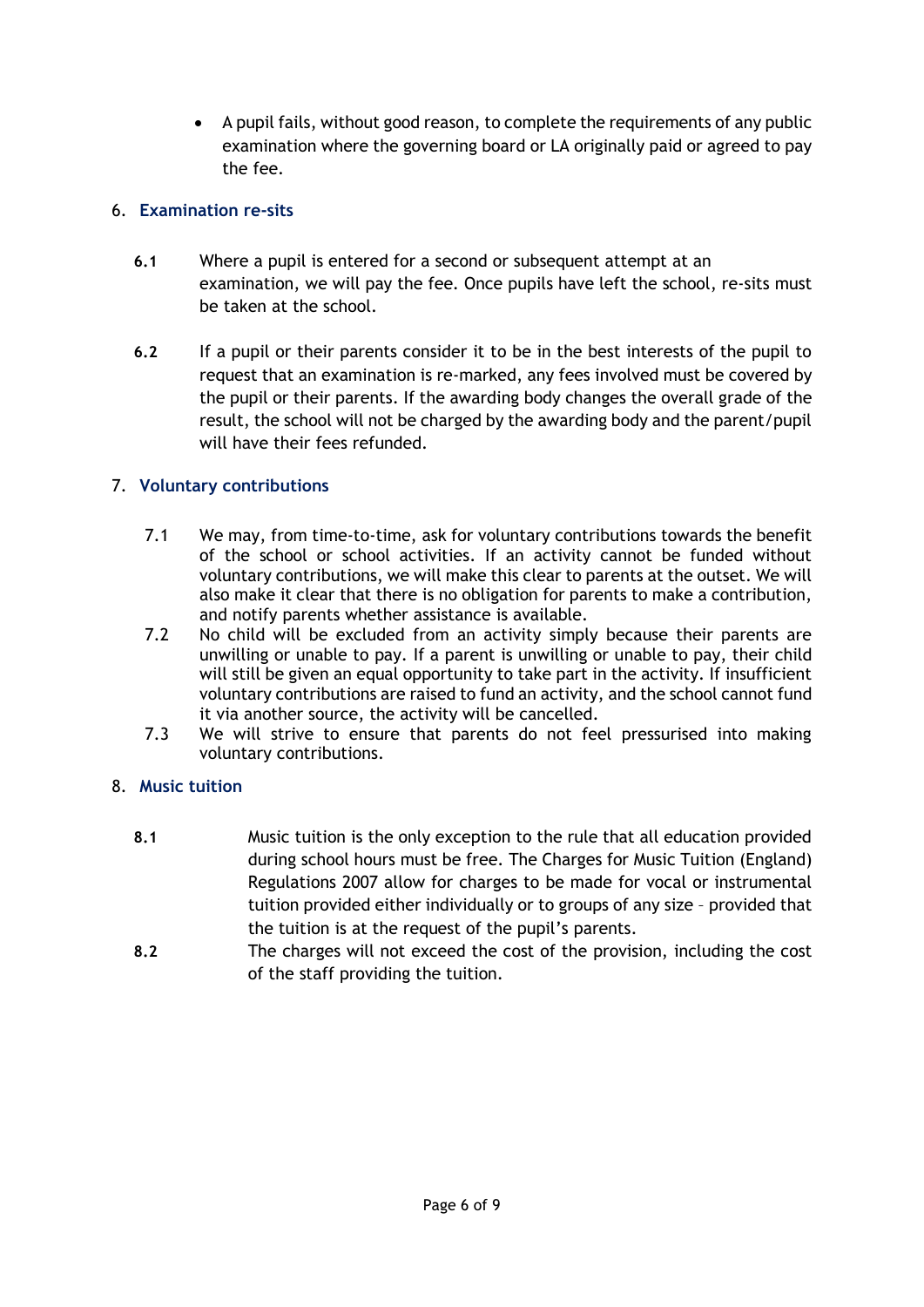# <span id="page-6-0"></span>9. **Transport**

- **9.1** We will not charge for:
	- Transporting registered pupils to or from the school premises, where the LA has a statutory obligation to provide the transport.
	- Transporting registered pupils to other premises where the governing board or LA has arranged for pupils to be educated.
	- Transporting pupils to meet an examination requirement when they have been prepared for the examination at the school.
	- Transport provided for an educational visit.

# <span id="page-6-1"></span>10. **Residential visits**

- **10.1** We will not charge for:
	- Education provided on any visit that takes place during school hours.
	- Education provided on any visit that takes place outside school hours if it is part of the national curriculum, part of a syllabus for a prescribed public examination that the pupil is being prepared for at the school, or part of religious education.
	- Supply teachers to cover for teachers accompanying pupils on visits.
- **10.2** We may charge for board and lodging but the charge will not exceed the actual cost.
- **10.3** Parents will be exempt from board and lodging costs if they can prove that they are in receipt of one or more of the following benefits:
	- Income Support
	- Income-based Jobseeker's Allowance
	- Income-related Employment and Support Allowance
	- Support under part VI of the Immigration and Asylum Act 1999
	- The guaranteed element of State Pension Credit
	- Child Tax Credit, provided that they are not also entitled to Working Tax Credit and have an annual gross income of no more than £16,190
	- Working Tax Credit run-on paid for four weeks after they stop qualifying for Working Tax Credit
	- Universal Credit if they apply on or after 1 April 2018, their household income must be less than £7,400 a year (after tax and not including any benefits they receive).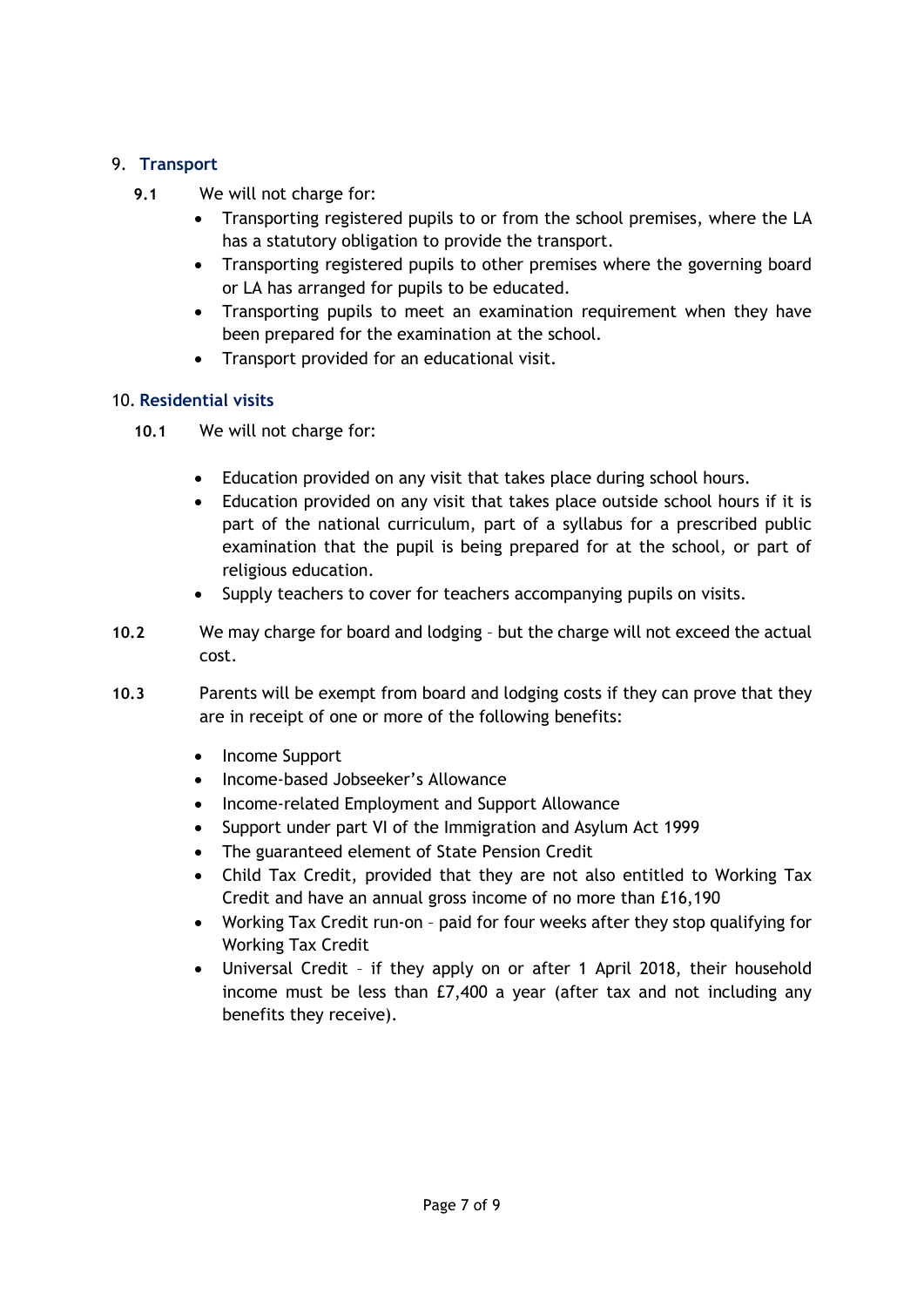# <span id="page-7-0"></span>11. **Education partly during school hours**

- **11.1** If 50 percent or more of the time spent on an activity occurs during school hours (including time spent travelling if the travel occurs during school hours), it is deemed to take place during school hours and no charge will be made.
- **11.2** If less than 50 percent of the time spent on an activity occurs during school hours, it is deemed to have taken place outside school hours and we may charge for the activity; however, we will not charge if the activity is part of the national curriculum, part of a syllabus for a prescribed public examination that the pupil is being prepared for at the school, or part of religious education.
- **11.3 Residential visits:** If the number of school sessions covered by the visit is equal to or greater than 50 percent of the number of half days (any period of 12 hours ending with noon or midnight on any day) spent on the visit, we will not charge for the activity.
- **11.4** The remission of charges for board and lodging payments is the responsibility of the school. These costs will be borne by our contingency funds.
- **11.5** Any charges for extended day services will be optional.

# <span id="page-7-1"></span>12. **Damaged or lost items**

**12.1** The school may charge parents for the cost of replacing items broken, damaged or lost due to their child's behaviour. Parents will not be taken to court for failure to pay such costs.

# <span id="page-7-2"></span>13. **Remissions**

- **13.1** We have set aside a small fund to enable families in financial difficulty to send their children on visits/activities. The funding is limited and there is no guarantee that all requests can be met. Assistance will be allocated on a needs basis, and if the full cost of the trip/activity cannot be met through assistance funding and voluntary contributions, the trip/activity will be cancelled.
- **13.2** Parents in receipt of any of the following benefits may request assistance with the costs of activities:
	- Income Support
	- Income-based Jobseeker's Allowance
	- Income-related Employment and Support Allowance
	- Support under part VI of the Immigration and Asylum Act 1999
	- The guaranteed element of State Pension Credit
	- Child Tax Credit, provided that they are not also entitled to Working Tax Credit and they have an annual gross income of no more than £16,190
	- Working Tax Credit run on paid for four weeks after they stop qualifying for Working Tax Credit.
	- Universal Credit if they apply on or after 1 April 2018, their household income must be less than £7,400 a year (after tax and not including any benefits they receive)